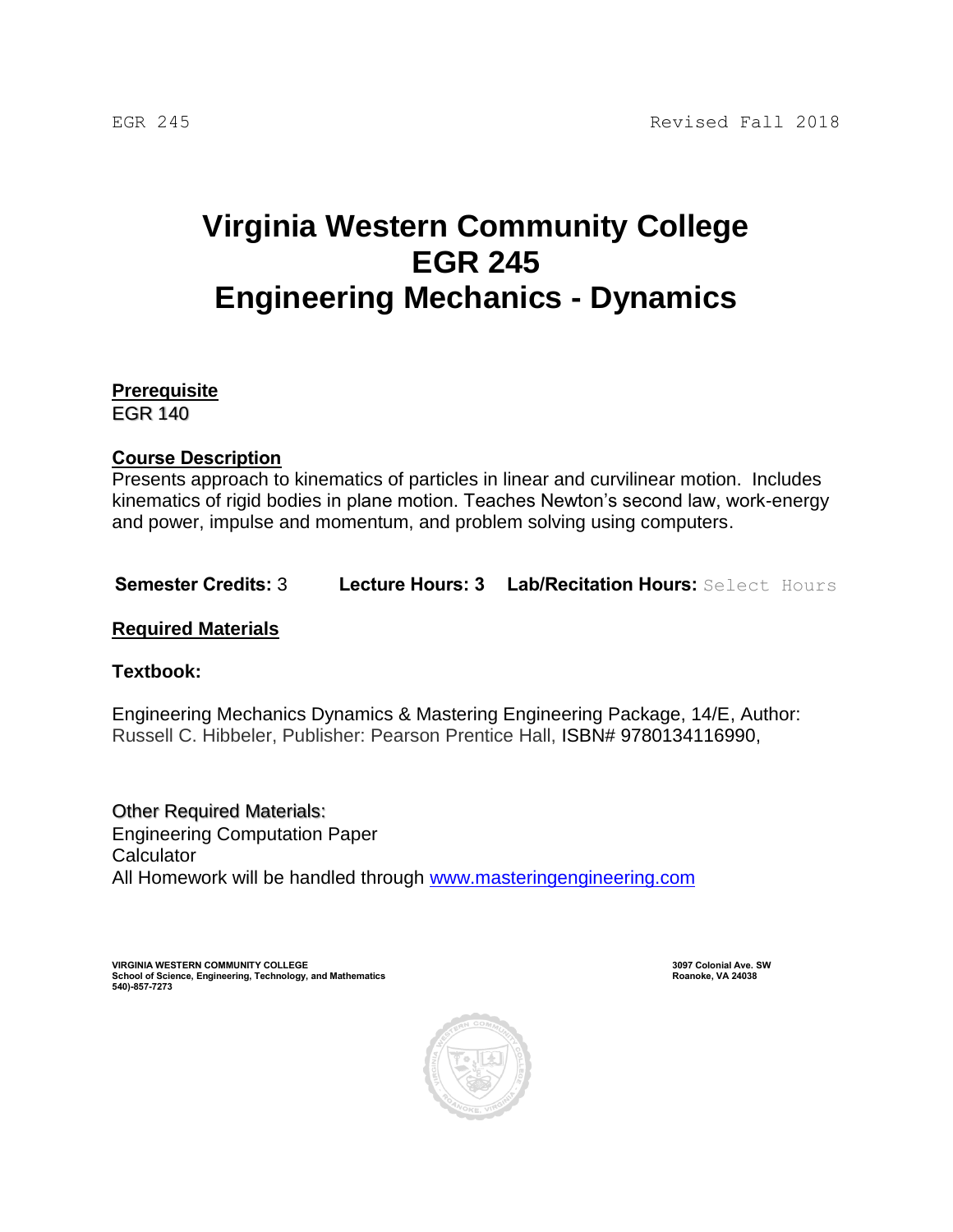## **Course Outcomes**

#### **At the completion of this course, the student should be able to:**

- **1.** Calculate the velocity and/or acceleration of a particle in plane motion using Work-Energy methods and/or Impulse-Momentum methods.
- **2.** Calculate the velocity and/or acceleration of a rigid body in plane motion using Work-Energy methods and/or Impulse-Momentum methods.
- **3.** Establish the forces acting on a particle in plane motion using Newton's Laws.
- **4.** Establish the forces acting on a rigid body in plane motion using Newton's Laws**.**
- **5.** Articulate steps necessary to determine the velocity and/or acceleration and forces acting on a particle and/or a rigid body in three dimensions.

## **Topical Description**

| Week           | Topic                                     | Chapter |
|----------------|-------------------------------------------|---------|
| 1              | <b>Kinematics of Particles</b>            | 12      |
| $\overline{2}$ |                                           |         |
| 3              | Kinetics of Particles ( $F = ma$ )        | 13      |
| 4              | Kinetics of Particles (Work-Energy)       | 14      |
| 5              | Kinetics of Particles (Impulse-Momentum)  | 15      |
| 6              |                                           |         |
| 7              | 2-D Kinematics of Rigid Bodies            | 16      |
| 8              |                                           |         |
| 9              | 2-D Kinetics of Rigid Bodies ( $F = ma$ ) | 17      |
| 10             | 2-D Kinetics of Rigid Bodies (U)          | 18      |
| 11             | 2-D Kinetics of Rigid Bodies (mv)         | 19      |
| 12             | 3-D Kinematics of Rigid Bodies            | 20      |

**VIRGINIA WESTERN COMMUNITY COLLEGE 3097 Colonial Ave. SW School of Science, Engineering, Technology, and Mathematics 540)-857-7273**